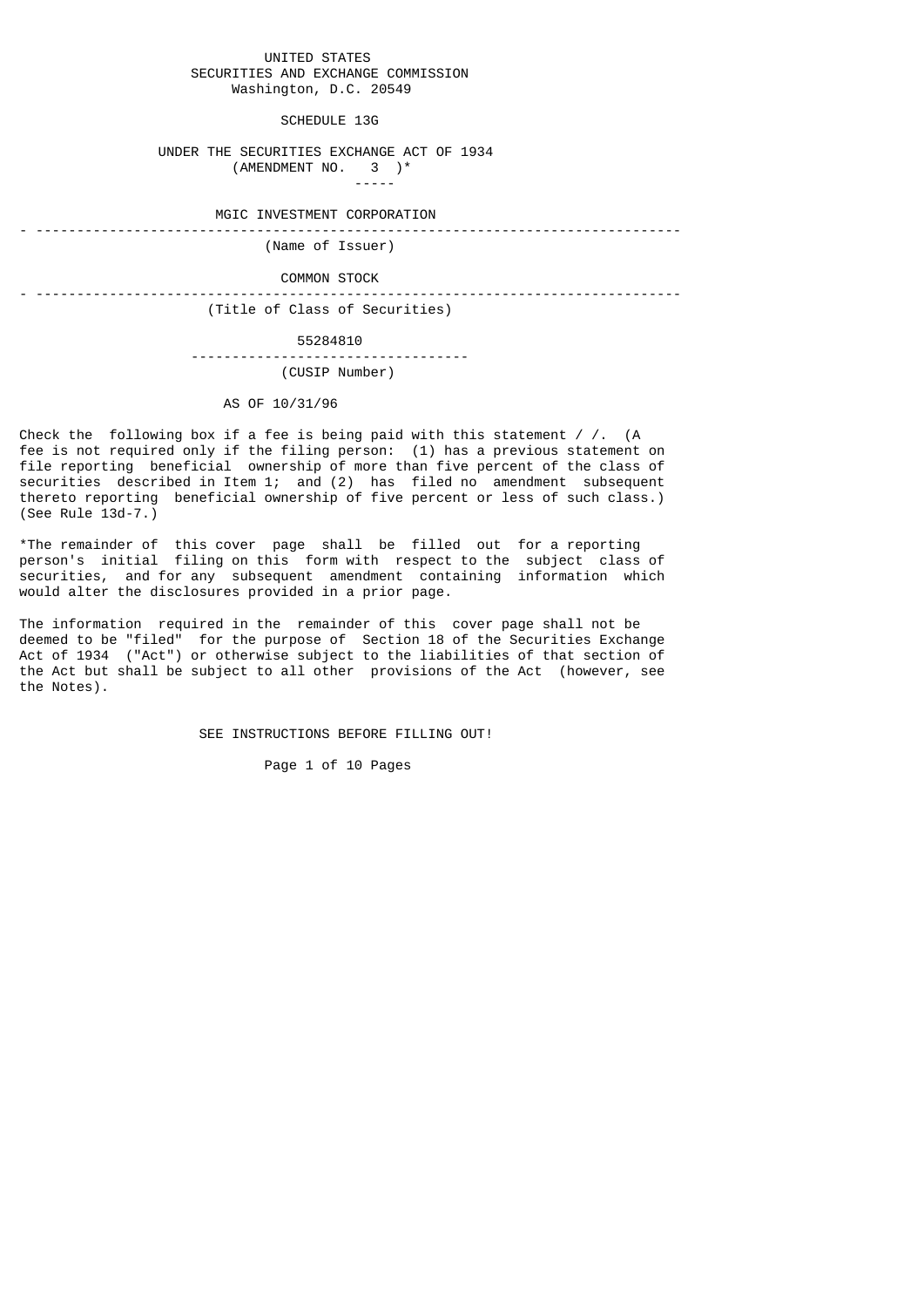- --------------------- ------------------------ Page 2 of 10 Pages - --------------------- ------------------------ - ------------------------------------------------------------------------------- Provident Investment Counsel, Inc. S.S. OR I.R.S. IDENTIFICATION NO. OF ABOVE PERSON - ------------------------------------------------------------------------------- 2 CHECK THE APPROPRIATE BOX IF A MEMBER OF A GROUP\* (a) / / (b) / / - ------------------------------------------------------------------------------- 3 SEC USE ONLY - ------------------------------------------------------------------------------- 4 CITIZENSHIP OR PLACE OF ORGANIZATION - ------------------------------------------------------------------------------- 5 SOLE VOTING POWER 1953357 BENEFICIALLY<br>OWNED BY OWNED BY -------------------------------------------------- EACH REPORTING  $\begin{array}{ccc} 6 & 5H$ ARED VOTING POWER 0 PERSON WITH -------------------------------------------------- 7 SOLE DISPOSITIVE POWER 2627063 -------------------------------------------------- 8 SHARED DISPOSITIVE POWER 0 - ------------------------------------------------------------------------------- 9 AGGREGATE AMOUNT BENEFICIALLY OWNED BY EACH REPORTING PERSON 2627063 - ------------------------------------------------------------------------------- 10 CHECK BOX IF THE AGGREGATE AMOUNT IN ROW (9) EXCLUDES CERTAIN SHARES\* - ------------------------------------------------------------------------------- 11 PERCENT OF CLASS REPRESENTED BY AMOUNT IN ROW (9) 4.5% - ------------------------------------------------------------------------------- 12 TYPE OF REPORTING PERSON\* CO, IA - ------------------------------------------------------------------------------- \*SEE INSTRUCTION BEFORE FILLING OUT!

Page 2 of 10 Pages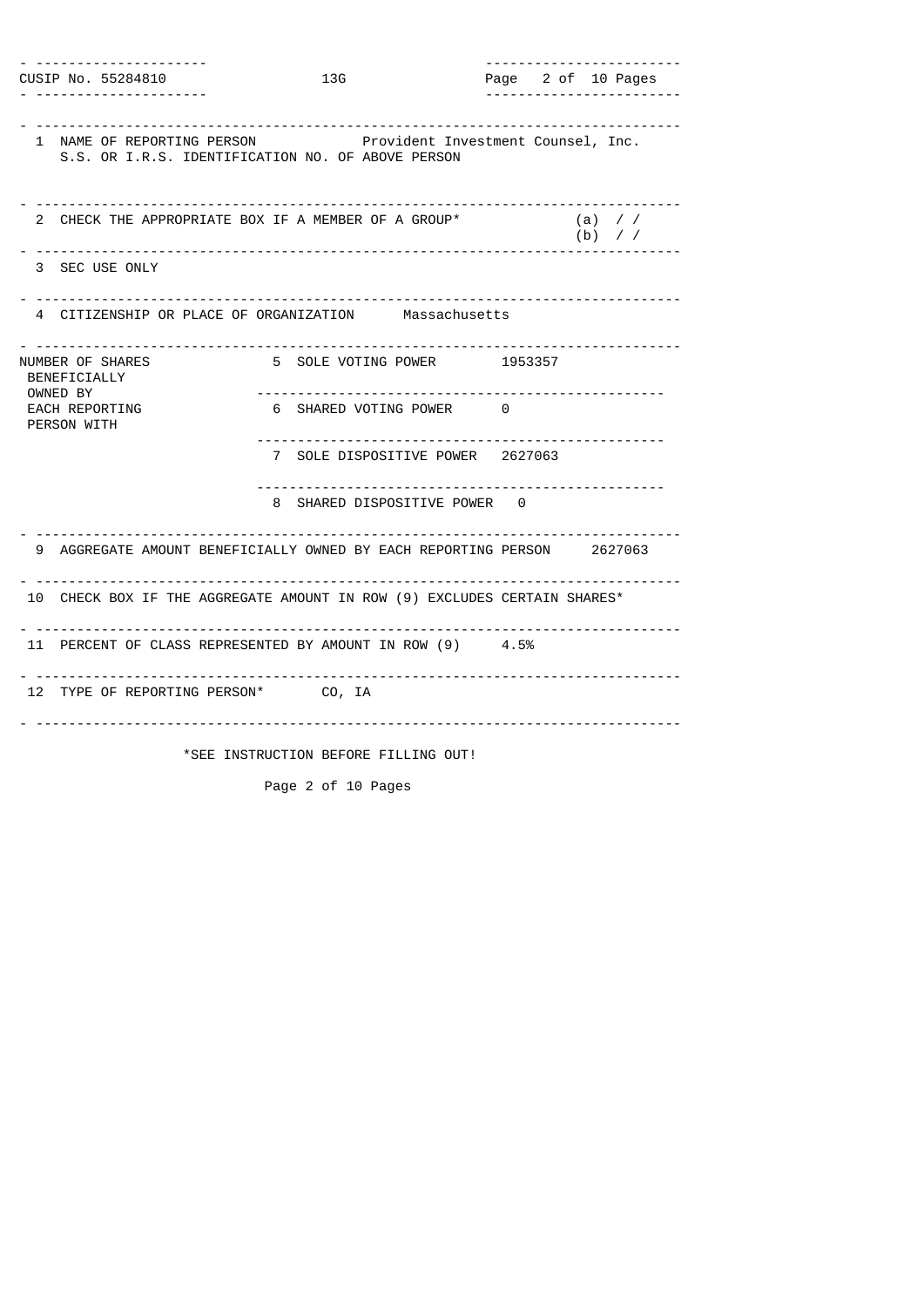|                                              |                                                                                                                                                                        |  |                              | -------------------------                       |  |  |                      |  |
|----------------------------------------------|------------------------------------------------------------------------------------------------------------------------------------------------------------------------|--|------------------------------|-------------------------------------------------|--|--|----------------------|--|
|                                              | CUSIP No. 55284810                                                                                                                                                     |  | 13G                          | Page 3 of 10 Pages<br>------------------------- |  |  |                      |  |
|                                              |                                                                                                                                                                        |  |                              |                                                 |  |  |                      |  |
|                                              | 1 NAME OF REPORTING PERSON Robert M. Kommerstad<br>S.S. OR I.R.S. IDENTIFICATION NO. OF ABOVE PERSON.<br>(Mr. Kommerstad is no longer a reporting person. See Item 2.) |  |                              |                                                 |  |  |                      |  |
|                                              | 2 CHECK THE APPROPRIATE BOX IF A MEMBER OF A GROUP*                                                                                                                    |  |                              |                                                 |  |  | $(a)$ //<br>$(b)$ // |  |
|                                              | 3 SEC USE ONLY                                                                                                                                                         |  |                              |                                                 |  |  |                      |  |
| 4 CITIZENSHIP OR PLACE OF ORGANIZATION U.S.A |                                                                                                                                                                        |  |                              |                                                 |  |  |                      |  |
| NUMBER OF SHARES<br>BENEFICIALLY<br>OWNED BY |                                                                                                                                                                        |  | 5 SOLE VOTING POWER          | 0                                               |  |  |                      |  |
|                                              | EACH REPORTING<br>PERSON WITH                                                                                                                                          |  | 6 SHARED VOTING POWER 0      |                                                 |  |  |                      |  |
|                                              |                                                                                                                                                                        |  | 7 SOLE DISPOSITIVE POWER 0   |                                                 |  |  |                      |  |
|                                              |                                                                                                                                                                        |  | 8 SHARED DISPOSITIVE POWER 0 |                                                 |  |  |                      |  |
| 9                                            | AGGREGATE AMOUNT BENEFICIALLY OWNED BY EACH REPORTING PERSON<br>0 IA owns 2627063 shares of common stock. Mr. Kommerstad is no longer a<br>reporting person.           |  |                              |                                                 |  |  |                      |  |
|                                              | 10 CHECK BOX IF THE AGGREGATE AMOUNT IN ROW (9) EXCLUDES CERTAIN SHARES*                                                                                               |  |                              |                                                 |  |  |                      |  |
|                                              | 11 PERCENT OF CLASS REPRESENTED BY AMOUNT IN ROW (9) 0%                                                                                                                |  |                              |                                                 |  |  |                      |  |
|                                              | 12 TYPE OF REPORTING PERSON*<br>Mr. Kommerstad is no longer a reporting person. See Item 2.                                                                            |  |                              |                                                 |  |  |                      |  |
| *SEE INSTRUCTION BEFORE FILLING OUT!         |                                                                                                                                                                        |  |                              |                                                 |  |  |                      |  |

Page 3 of 10 Pages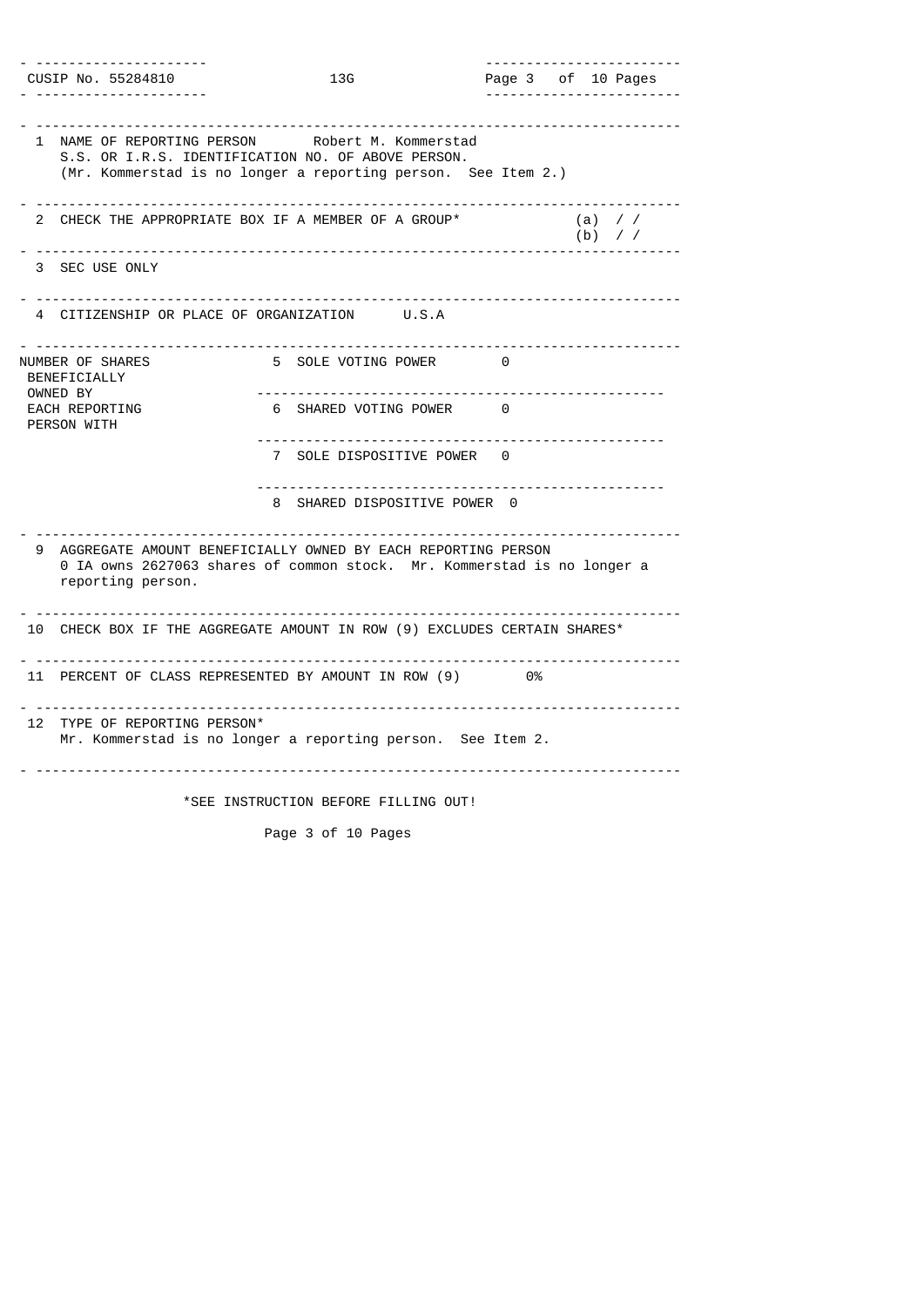ITEM 1.

- (a) NAME OF ISSUER: MGIC INVESTMENT CORPORATION
- (b) ADDRESS OF ISSUER'S PRINCIPAL EXECUTIVE OFFICES:

250 E. KILBOURN AVE MILWAUKEE WISCONSIN 53202

# ITEM 2.

 (a) NAME OF PERSON FILING: This statement is being filed by (i) Provident Investment Counsel Inc,. a Massahusetts coporation and registered investment adviser ("IA"), and (ii) Robert M. Kommerstad, a shareholder of IA's predecessor, Provident Investment Counsel, a California corporation which was formerly a registered investment adviser ("Former IA"). IA is continuing the business of Former IA, and is a wholly-owned susbsidiary of United Asset Management Holdings, which is wholly owned by United Asset Management Corporation ("UAM"). Pursuant to an Acquisition Agreement by and among UAM, Former IA and IA, IA acquired substantially all of the assets of Former IA on February 15, 1995. (the "Acquisition").

 IA's beneficial ownership of the Common Stock is direct as a result of IA's discretonary authority to buy, sell, and vote shares of such Common Stock for its investment advisory clients. Mr. Kommerstad, as a result of the Acquisition, no longer has beneficial ownership of any of the common stock, and is no longer a reporting person.

(b) ADDRESS OF PRINCIPAL BUSINESS OFFICE OR, IF NONE, RESIDENCE:

IA's Principal Business Office is located at:

300 North Lake Avenue, Pasadena, CA 91101-4022.

(c) CITIZENSHIP:

IA is a Massachusetts corporation.

(d) TITLE OF CLASS OF SECURITIES:

Class A Common Stock

\*SEE INSTRUCTION BEFORE FILLING OUT!

Page 4 of 10 Pages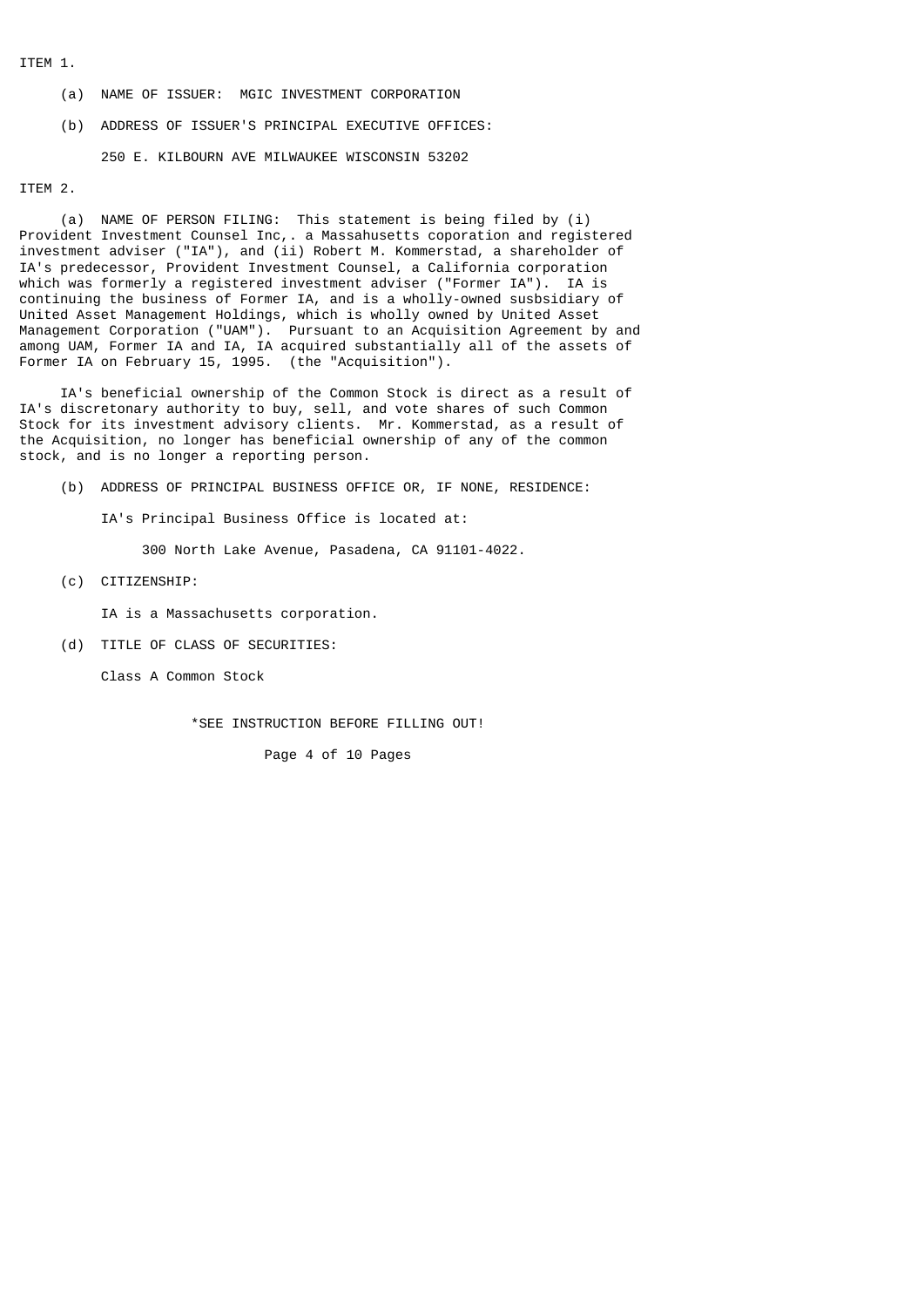(e) CUSIP NUMBER:

55284810

- ITEM 3. IF THIS STATEMENT IS FILED PURSUANT TO RULE 13d-1(b), OR 13d-2(b), CHECK WHETHER THE PERSON FILING IS A:
	- (a) / / Broker or Dealer registerd under Secton 15 of the Act
	- (b) / / Bank as defined in section 3 (a) (6) of the Act
	- (c) / / Insurance Company as defined in section 3 (a) (19) of the act
	- (d) / / Investment Company registered under section 8 of the Investment Company Act
	- (e) /x/ Investment Adviser registered under section 203 of the Investment Advisers Act
	- (f) / / Employee Benefit Plan, Pension Fund which is subject to the provisions of the Employee Retirement Income Security Act of 1974 or Endowment Fund; see section 240.13d-1(b) (1) (ii) (F)
	- (g) / / Parent Holding company, in accordance with section 240.13d-1(b) (ii) (G) (Note: See Item 7)
	- (h)  $\ell$  / Group, in accordance with section 240.13d1-(b) (1) (ii) (H)

## ITEM 4. OWNERSHIP

 (a) AMOUNT BENEFICIALLY OWNED: IA directly beneficially owns 3604524 shares of Common Stock.

- (b) PERCENT OF CLASS: 4.5%
- (c) NUMBER OF SHARES AS TO WHICH SUCH PERSON HAS:
	- (i) sole power to vote or to direct the vote:

 IA has the power to vote 1953357 shares. No other person has the power to vote such shares.

 IA has no power to vote 673706 shares for which it has dispositive power.

(ii) shared power to vote or to direct the vote: 0

SEE INSTRUCTION BEFORE FILLING OUT!

Page 5 of 10 Pages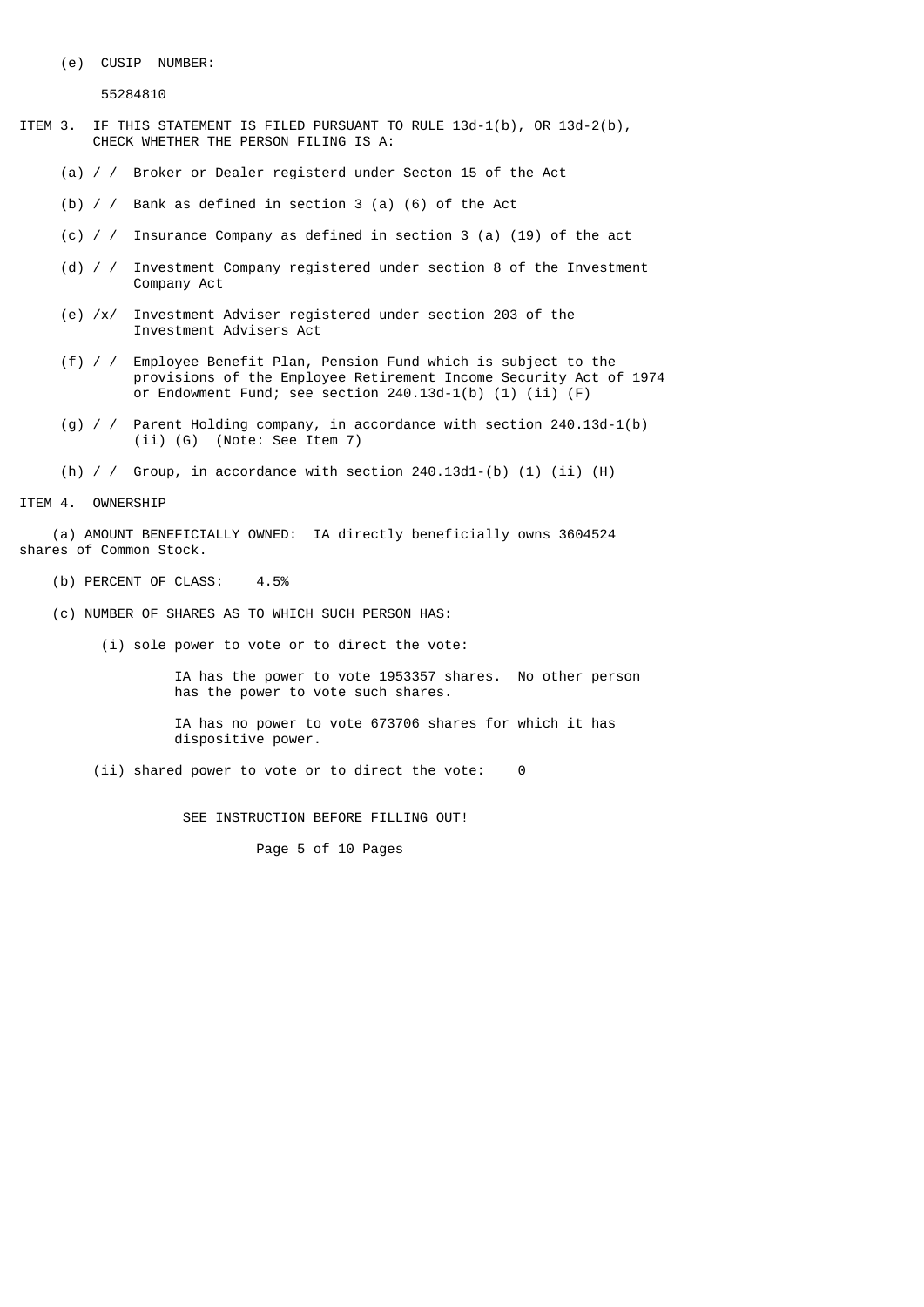(iii) sole power to dispose or to direct the disposition of:

 IA has the power to dispose all 2627063 shares for which it has direct beneficial ownership. It does not share this power with any other person.

- (iv) shared power to dispose or to direct the disposition of: 0
- ITEM 5. OWNERSHIP OF FIVE PERCENT OR LESS OF A CLASS

 As a result of the Acquisition, Mr. Kommerstad no longer owns any of the common stock. See Item 2 above. IA's beneficial ownership is described in Item 4 above.

ITEM 6. OWNERSHIP OF MORE THAN FIVE PERCENT ON BEHALF OF ANOTHER PERSON

 IA, a registerd investment adviser, has the right or the power to direct the receipt of dividends from Common Stock, and to direct the receipt of proceeds from the sale of Common Stock to IA's investment advisory clients. No single investment advisory client of IA owns more 5% of the Common Stock.

ITEM 7. IDENTIFICATION AND CLASSIFICATION OF THE SUBSIDIARY WHICH ACQUIRED THE SECURITY BEING REPORTED ON BY THE PARENT HOLDING COMPANY

Not applicable.

ITEM 8. IDENTIFICATION AND CLASSIFICATION OF MEMBERS OF THE GROUP

Not applicable.

ITEM 9. NOTICE OF DISSOLUTION OF GROUP

Not applicable.

SEE INSTRUCTION BEFORE FILLING OUT!

Page 6 of 10 pages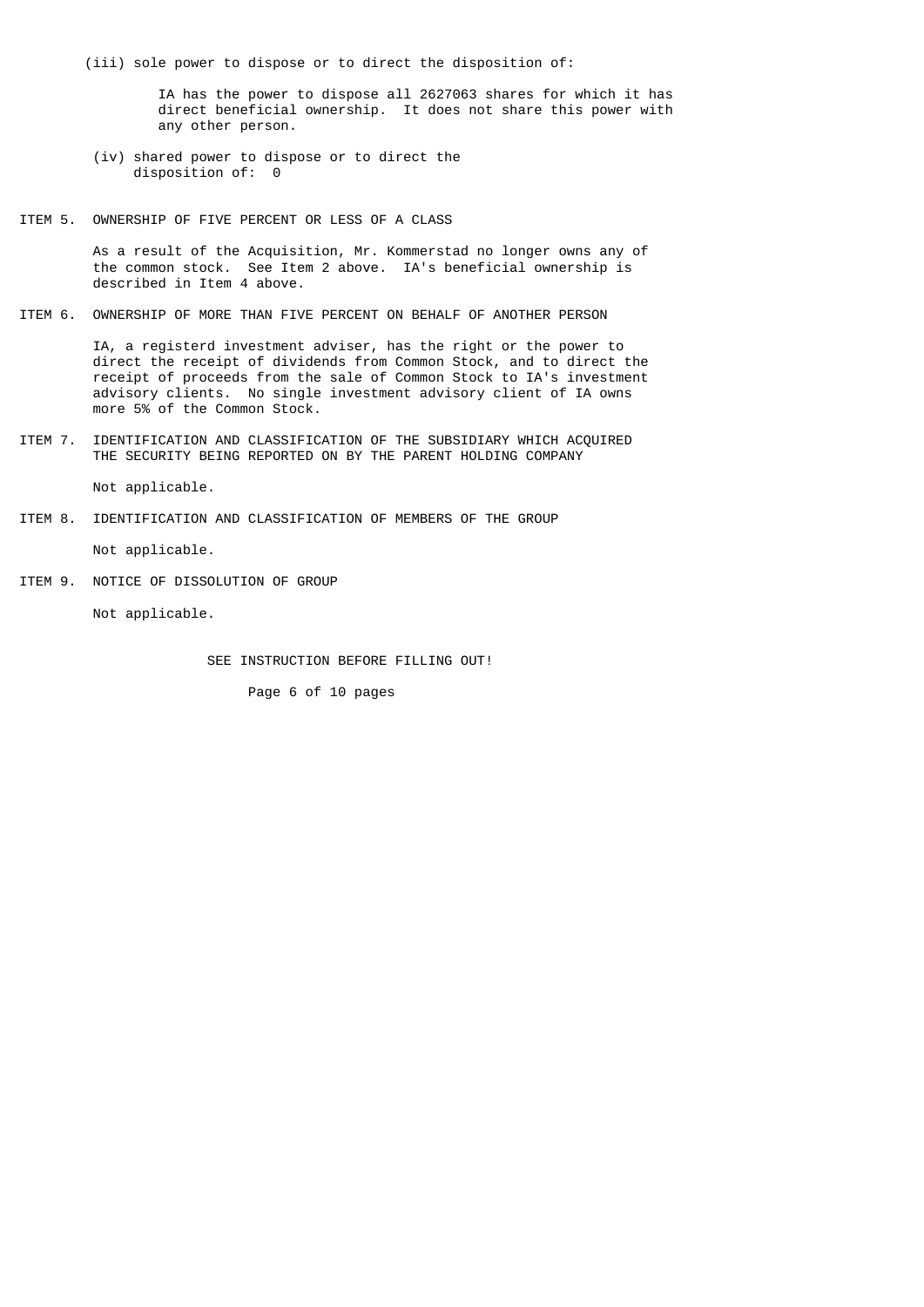# ITEM 10. CERTIFICATION

By signing below I certify that, to the best of my knowledge and belief, the securities referred to above were acquired in the ordinary course of business and were not acquired for the purpose of and do not have the effect of changing or influencing the control of the issuer of such securities and were not acquired in connection with or as a participant in any transaction having such purposes or effect.

SEE INSTRUCTION BEFORE FILLING OUT!

Page 7 of 10 pages